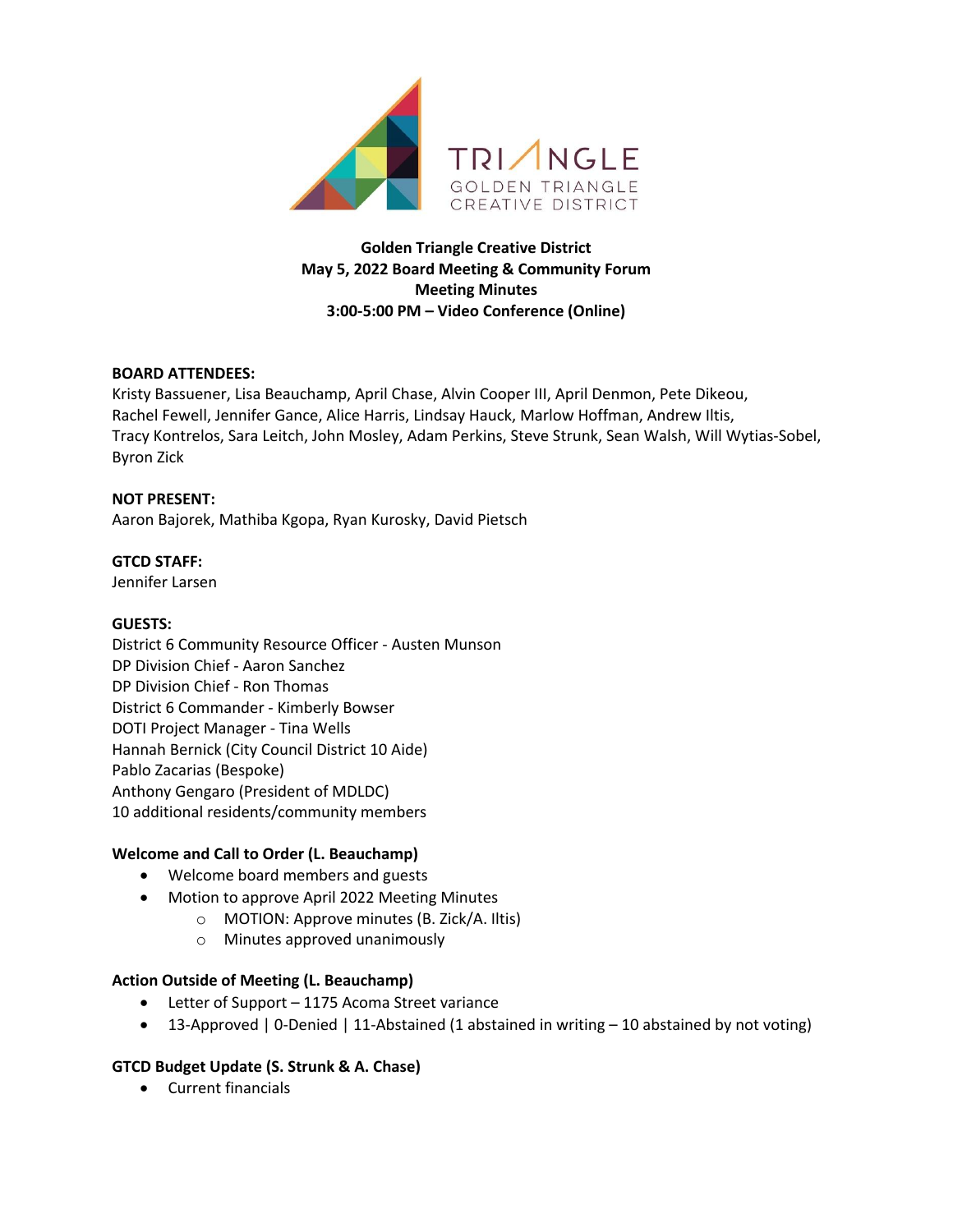- $\circ$  March Received a little membership money and there were some small expenses
- o At \$49K (end of March), have not accounted for fundraiser proceeds, should see 10K additional from fundraiser

## **GTCD New/Renewal Membership (T. Kontrelos)**

- New/Renewal Membership
	- o History Colorado renewal coming, \$500

## **Reopening of Children's Library (R. Fewell)**

- April 24th ribbon cutting
	- o New space for Children's Library now open
	- $\circ$  Children's outdoor play area responsibility of Parks & Rec. Advocate for funding (not yet funded).
	- $\circ$  General library construction waiting on Phase 5 project. Had to rebid due to rising costs. Continue into next year.

## **Day in the Park (S. Leitch)**

- June  $5^{th}$  and July  $31^{st}$  (Sundays)
	- $\circ$  Goal inviting and demonstrating passive park use, like in other Denver parks
	- o Formal invitation to community. Leverage DAM Free Days, encourage people to visit park.
	- $\circ$  Ice cream truck (free ice cream), McNichols Building restrooms open, park kits. Curiosity Cruiser from Nature & Science (engagement truck), drum circle.
	- o Engage with whole Golden Triangle for promotion
	- o GTCD partnership request, \$2500 to be considered co-producers of event
	- $\circ$  Give up to 150 EATS gift certificates for an upcoming GTCD membership campaign donate half, paying for half (\$15 each)
	- o Motion to approve \$2500 contribution from GTCD to be co-producer of event (2 dates)
		- MOTION: Approve contribution (S. Leitch/B. Zick)
	- o Discussion:
		- Not soliciting other partners, seeking additional support through grants. Total budget approx. \$8-10K. (S. Leitch)
		- § Charity Navigator shows Civic Center Conservancy 2019 revenues of \$750K. GTCD revenues closer to \$100-\$110K. (S. Strunk)
			- CCC revenues have been lower in 2020 (\$350K) and 2021 (\$500K) due to pandemic. CCC Annual Report will be released soon (S. Leitch)
		- § What level of GTCD membership is CCC at for 2022? We made 50% less than anticipated from fundraiser. Need to be cautious, however, GTCD name association good for promotion. (A. Chase)
		- What non-financial help is needed from GTCD as a co-partner? (K. Bassuener)
			- Help market events and reach out to community partners energy and legwork. (S. Leitch)
		- § Similar events in other cities? (S. Strunk)
			- Testing activations. Partnership with NYC's Central Park, researching similar engagements. (S. Leitch)
		- Any fundraising planned for these events? (J. Mosley)
			- No fundraising activities intended, other than a QR code to website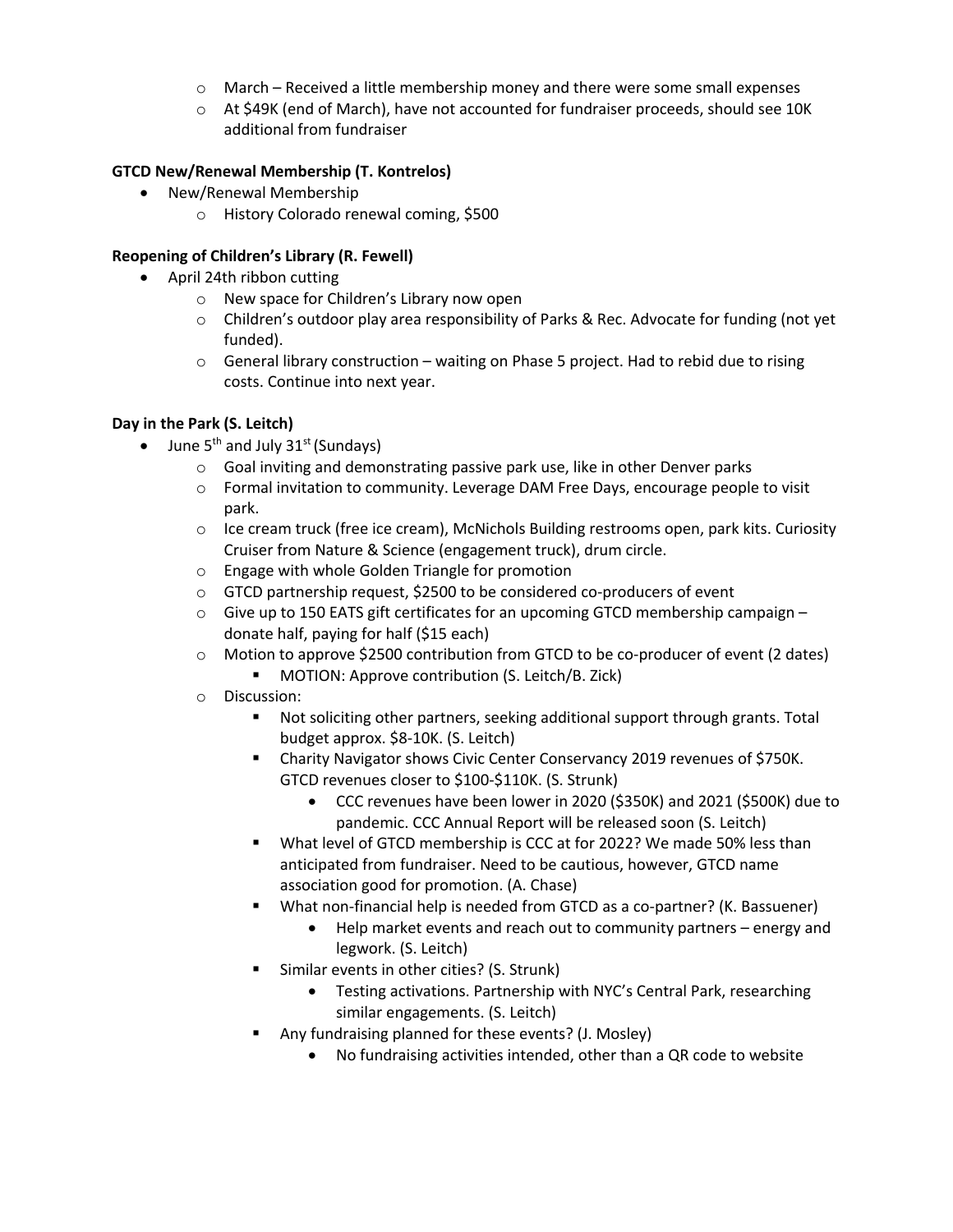- Photo booth concept discussed with membership committee. Open to sharing proceeds.
- Bryant Park in NYC people utilize for eating lunch, etc. CCC is interested in non-festival activations, other than festivals (S. Leitch)
- Taste of Colorado remaining in Downtown? (A. Harris)
	- Planned for Downtown, a lot of support to businesses (A. Iltis)
- § CCC membership trade for \$2500 possible? (L. Beauchamp)
	- Not budgeted for higher membership level for 2022. (S. Leitch)
- § Did we budget for this expense in 2022? (S. Strunk)
	- No, this is the first we're hearing of it. Funds could come from committee budget or EC budget. May need to rework budget with new numbers. (A. Chase)
- § Deadline? A week for EC discussion? (A. Chase)
- Where in the park? (W. Wytias-Sobel)
	- All over, looking at appropriate placements for all pieces (S. Leitch)
- Should rescind current motion and amend (B. Zick/S. Walsh)
- o MOTION: Remove motion on the table (S. Leitch/S. Walsh)
- o NEW MOTION 1: Support CCC at \$1000 for June 5 event (B. Zick/S. Strunk)
	- Include same level of recognition? (A. Iltis)
		- Yes (S. Leitch)
	- Is \$1000 for first or both dates? (J. Mosley)
		- First, future discussions on additional funding (B. Zick)
		- Motion to include additional \$125 to get to half of ask, \$1250 (J. Mosley)
	- § Equal value? CCC has greater budget, GTCD membership at \$500. (A. Harris)
		- CCC sees this partnership as separate from membership contribution, good for community. (S. Leitch)
- o NEW MOTION 2: Support CCC at \$1250 for June 5 event (B. Zick/J. Mosley)
	- Passes all in favor, no opposed

# **Committee Reports**

- Executive Committee J. Mosely/L. Beauchamp
	- $\circ$  Vision Meeting Scheduled Thursday, May 19<sup>th</sup> 4pm-6pm at McNichols Building
		- § Food and Wine will be served
- Events Committee A. Chase
	- o Fundraiser
		- Heard from guests that live auction was fast, confusing, and hard to hear. The live auction proceeds were like previous years.
		- Silent auction not as successful. May consider going back to printed sheets instead of Handbid.
		- § Need Board members to think about increasing membership amounts, donating
		- Fundraiser very important to overall budget, made about half of what we needed. How could we improve?
		- Would like to build fundraising into other events, every way that we can raise money.
- Governance Committee L. Beauchamp
	- o Chair needed
	- o Meeting monthly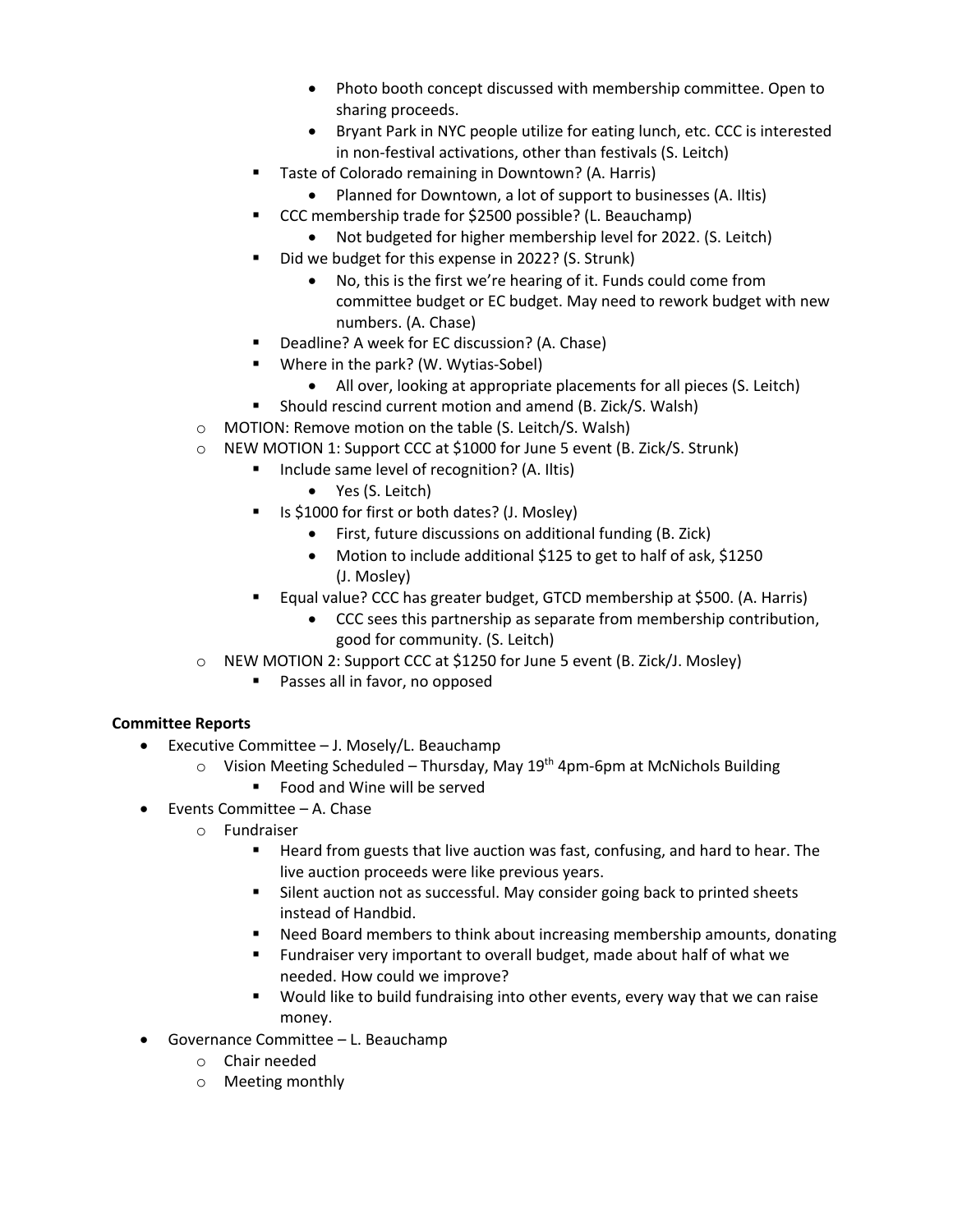- Membership Committee T. Kontrelos
	- o Working behind the scenes to bring in membership
		- § June 4, Westword's Tacolandia GTCD photo booth to help drive membership
		- Email campaign with incentives to join
		- Cultural partners' blog
		- Planning to get GTCD clings out to members
- Business Networking A. Denmon/A. Cooper III/A. Bajorek
	- o Behind on tasks, business has been busy
- Neighborhood Improvements A. Perkins/P. Dikeou
	- o Focus on overall goals maintenance, safety, placemaking, working on processes
- Urban Design A. Iltis
	- $\circ$  April 14 2 projects, 11<sup>th</sup> & Cherokee (mixed use residential) & 1075 Acoma (credit union façade revision & drive-up window)
	- $\circ$  May 12 two projects pending, 700 Lincoln (multi-family concept) and Sports Castle building
	- Public Events Liaison R. Fewell
		- o Cinco de Mayo May 6-8
		- o Colfax Marathon Weekend May 14-15
		- o Civic Center EATs starts May 19 every Thursday 11am-2pm
		- o Tacolandia June 4
- Grant Writing TBD
	- o A few hours a month volunteer time needed
	- o Sonia Rae will assist for a short time
	- o \$15K grant open through Denver Arts & Venues, apply by next Friday (5/13/22)

## **Staff Report (J. Larsen)**

• Received award letter on April 25<sup>th</sup> for the \$11K general operating support grant from CCI. These grants are being sourced through federal National Endowment for the Arts American Rescue Plan funding. We are grateful for the support and will use the grant to help cover staff salary, contractor fees, facilities costs, and marketing and promotion costs for upcoming community events and printed collateral.

#### **Board Members: New/Old Business (3-minute comments max.)**

- S. Strunk Attended training for landmark preservation commission. John and Byron have previous experience with this group. Does this responsibility belong with Urban Design? Andrew will discuss with Steve.
- S. Leitch GTCD contribution of \$1250 (indicated above) will cover both dates (June 5 & July 31) for Day in the Park sponsorship. Don't need to seek any additional funding.

## **Adjourn/Break**

4:10 pm adjourned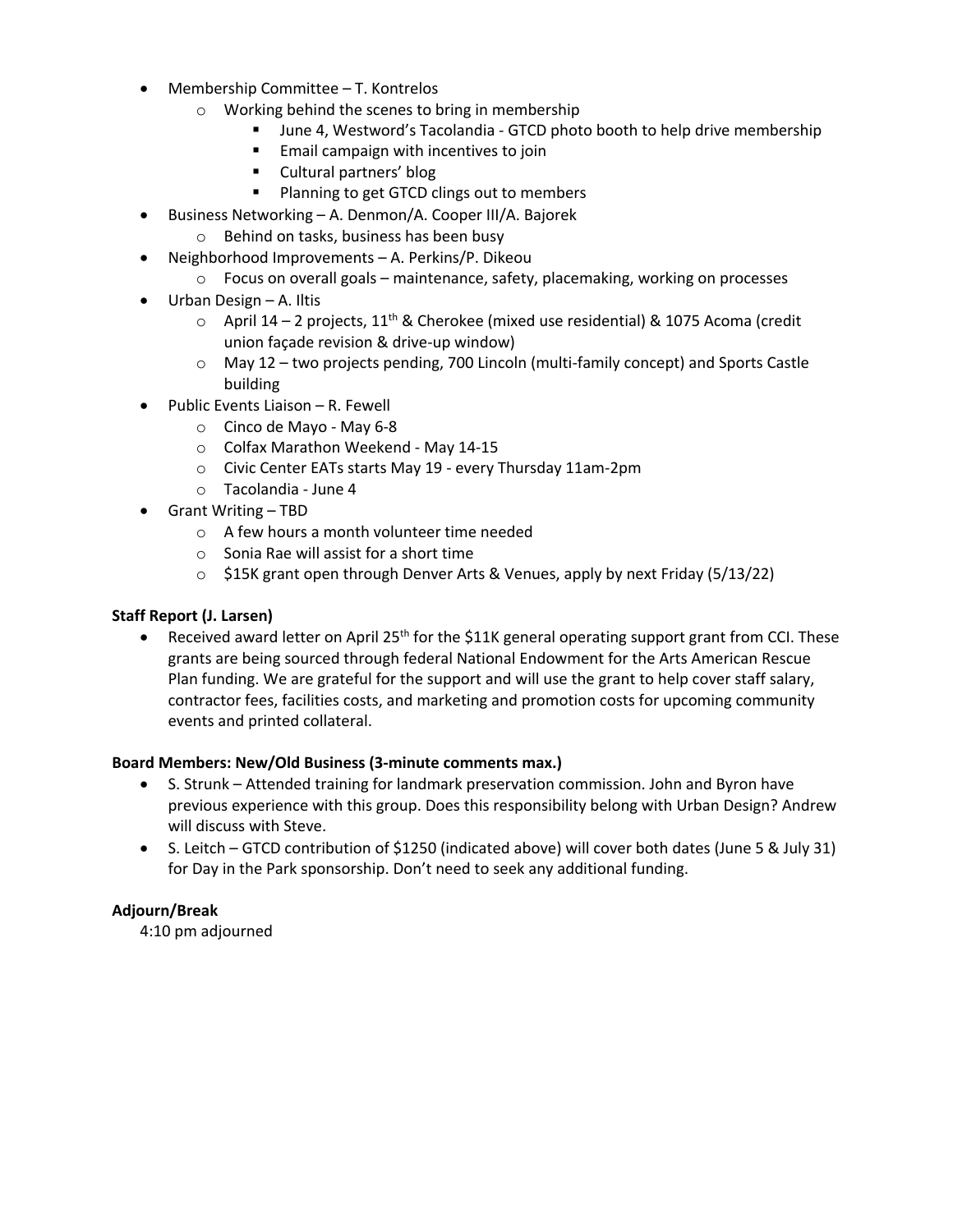# **Golden Triangle Creative District Community Forum Video Conference via Zoom Meeting May 5, 2022 | 4:00-5:00PM**

## **Community Forum (L. Beauchamp)**

- Welcome Golden Triangle Neighbors and Guests
- Board Members and Guests to indicate a question or comment please enter it in the chat window and you will be called upon. Please limit comments and questions to under 2 minutes.

## **Relocation of District 6 Police Station**

- Denver Police Department (DPD)
	- o District 6 Commander, Kimberly Bowser
		- § New Commander of District 6 (as of 8 weeks)
		- § 1995 District 6 formed due to grow of Denver and needs of central business district
		- § Current station is 50 years old and was originally designed as a medical facility
		- 2006/2007 Outgrew space and acquired additional floors, plus building next door
		- § Capacity study in 2018 learned that district was operating at 146% capacity in current building
		- Not ADA compliant
		- No community room for hosting events. Current community meetings in small roll call room.
		- New location identified vacant building in 1300 block of Cherokee, former detention facility. Next to police headquarters. Repurpose existing building.
		- § Now in community engagement phase. Looking at design options this summer. 2023 clearing and abatement, 2024 build start.
	- o Division Chief, Aaron Sanchez
		- Hello to everybody, not seen many of you in a while
		- Now Division Chief
		- Benefits of this plan
			- Pre-existing building, save costs
			- Built in patrol officers in our neighborhood
			- Lots of community spaces of varying sizes to meet with community
		- Beginning of discussion, lots of community conversations to come
- Department of Transportation & Infrastructure (DOTI)
	- o Lead Project Manager, Tina Wells
	- o Tina is a construction project manager, overseeing build out
		- In infancy of program, design phase launches in July 2022
		- Team's first engagement, will continue engagement throughout

# **Questions / Comments**

• Would like to see design options available for consideration, suggest we schedule another meeting in a few months. (B. Zick)